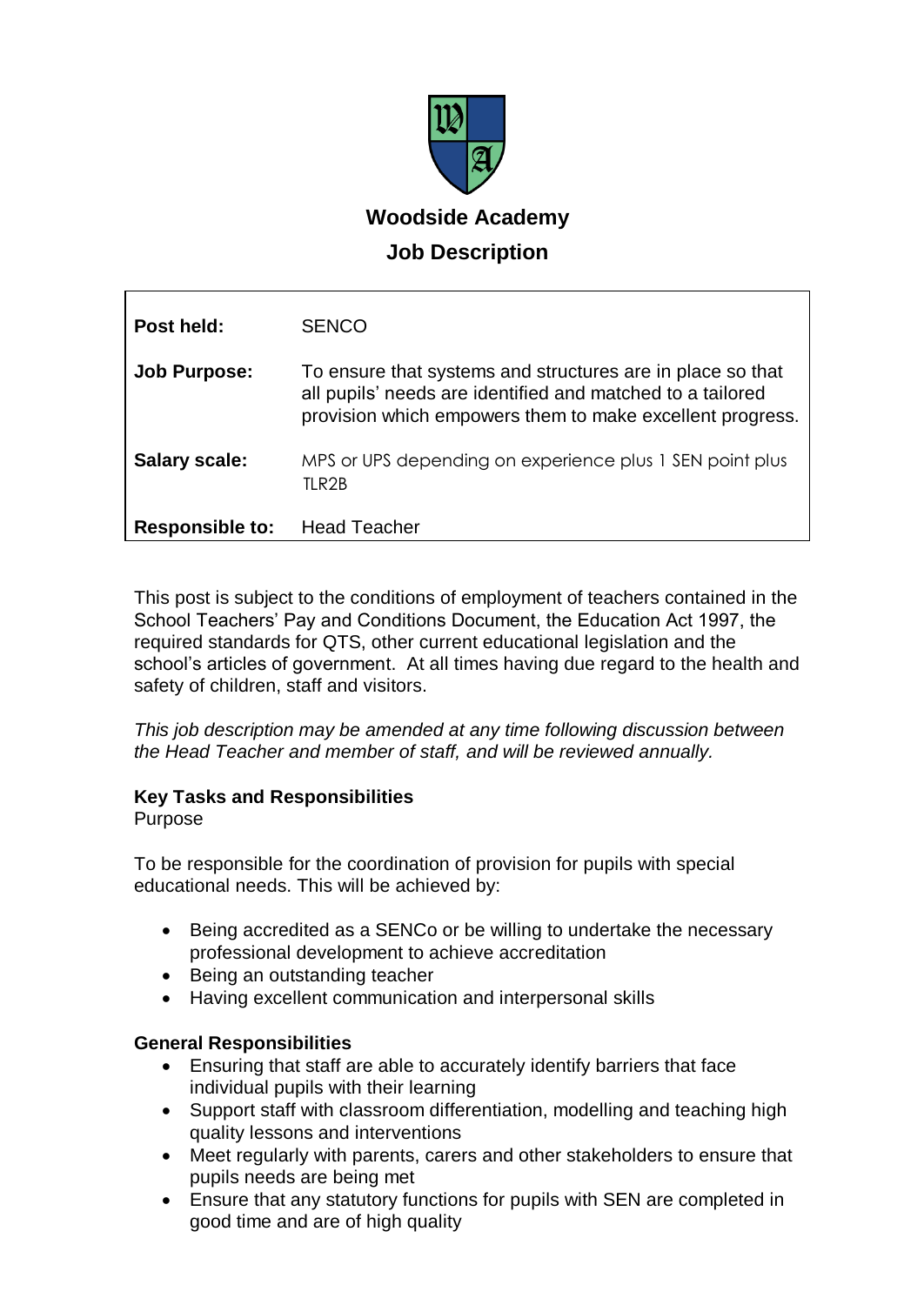Work closely with the Senior Leaders to ensure that provision is mapped across the school and that the impact of any additional support is closely monitored and evaluated

**Strategic direction and development of SEN provision in the school** – with the support of, and under the direction of the Head of School

- Contribute to a positive ethos in which **all pupils** have access to a broad, balanced and relevant curriculum;
- Support all staff in understanding and addressing the needs of pupils;
- Devise and promote plans to ensure the needs of pupils with SEN are met and that they are reflected in the school improvement plan;
- Regularly monitor progress against targets for pupils with SEN from teachers' plans, evaluate the effectiveness of teaching and learning by work analysis and use these analyses to guide future improvements;
- Keep up to date with relevant local and national information relating to pupils with SEN and advise the Head of School on the level of resources required to maximise achievement;
- Liaise with staff, parents and carers, external agencies and other schools to co-ordinate their contribution, provide maximum support and ensure continuity of educational provision for pupils with SEN;
- Develop partnerships with parents to ensure that their views are considered and acted upon appropriately;
- Ensure that pupils with SEN are enabled to share their views and that these are acted upon appropriately.
- To maintain accurate assessments and records of children's progress, using them to set the next steps in their development, reporting progress to parents/carers as necessary.

### **Working with staff**

- Raise colleague's awareness of SEN
- Provide CPD as appropriate
- Report regularly to SLT and governors
- Support report writing for a range of audiences

### **Resources**

- Manage the distribution of intervention programmes across the school
- Ensure that the pupil premium is used to good effect and that impact can be demonstrated
- Ensure that a range of resources are available to meet pupil's different needs, which support access to the curriculum
- Ensure that classroom environments match pupils' needs and support learning

## **Teaching and Learning**